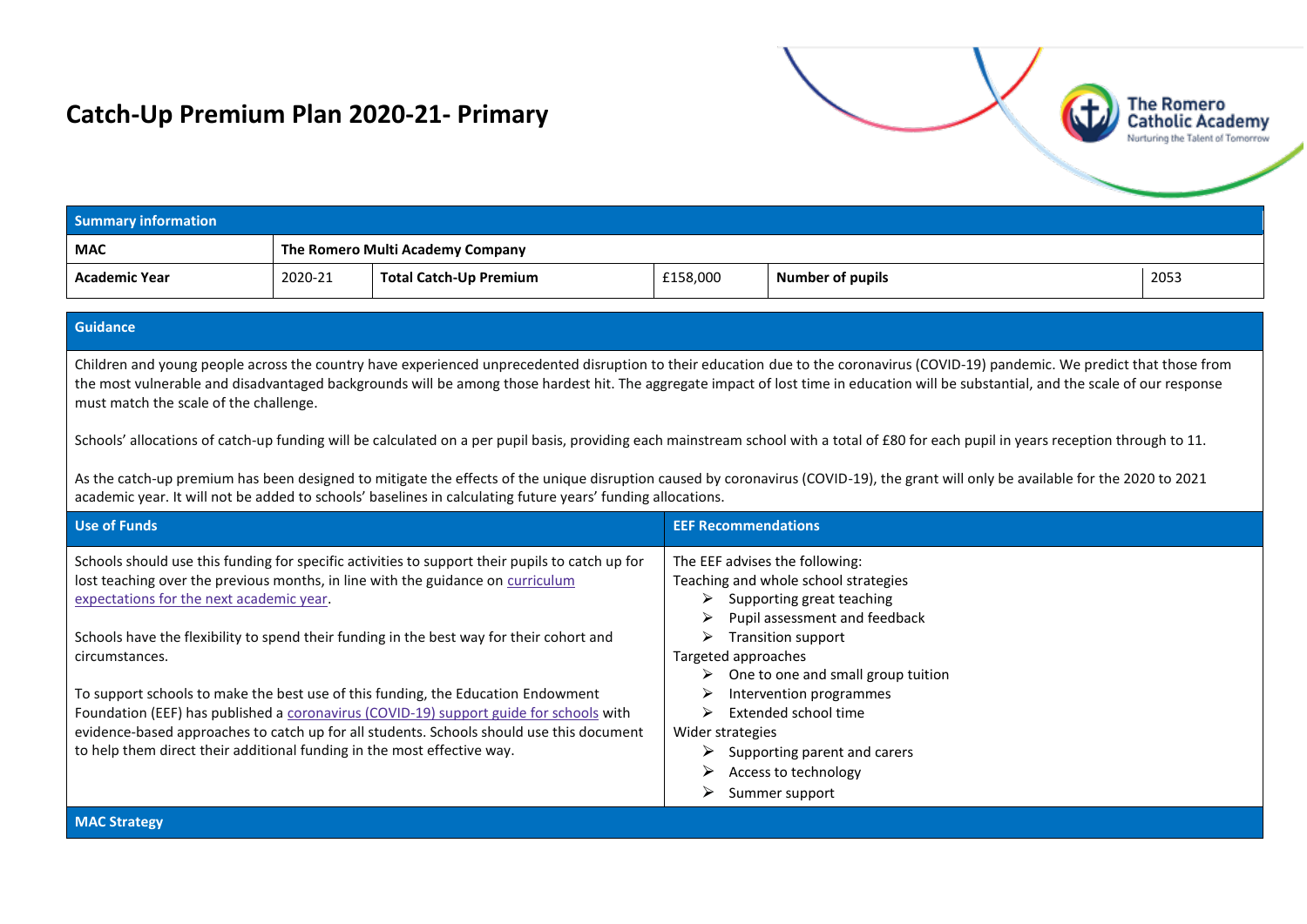A working party for the MAC is undertaking the planning and use of the funding. Barriers to learning are being identified at school and MAC wide level. Bespoke support for pupils is being identified by need and planned to ensure measurable impact can be captured. A detailed planning and impact document will be produced to share at Board, Core Committee and LAC levels.

## **Identified impact of lockdown**

**All schools identified the impact of the lockdown on our children since March 2020 based on: "A Recovery Curriculum: Loss and Life for our children and schools post pandemic', Carpenter and Carpenter (2020)**

The questions below, based on the 5 levers, helped us identify the support our recovery curriculum:

- RELATIONSHIPS "We can't expect our students to return joyfully, and many of the relationships that were thriving, may need to be invested in and restored"
- COMMUNITY "We need to listen to what has happened, and understand the needs of our community and engage them in the transitioning of learning back into school"
- TRANSPARENT CURRICULUM "All will feel like they have lost time in learning and we must show them that we are addressing these gaps… to heal the sense of loss."
- MEGACOGNITION "Students will have been learning in different ways. It is vital that we make the skills for learning in a school environment explicit to our students to reskill and rebuild their confidence as learners"
- SPACE "To be, to rediscover self, and to find their voice on learning. It is only natural that we all work at an incredible pace to make sure this group of learners are not disadvantaged against their peers, providing opportunity and exploration alongside the intensity of our expectations"

| <b>Questions:</b> | What have the children enjoyed during lockdown?                                 |
|-------------------|---------------------------------------------------------------------------------|
|                   | What have the challenges been?                                                  |
|                   | How do they feel now?                                                           |
|                   | What are their worries and fears?                                               |
|                   | What help would they like with their learning?                                  |
|                   | How can we support their return to school?                                      |
|                   | How can we support you, as parents?                                             |
|                   | Do you have any questions? Is there anything else that you feel we should know? |

**Planned expenditure -** The headings below are grouped into the categories outlined in the Education Endowment Foundation's coronavirus support guide for schools)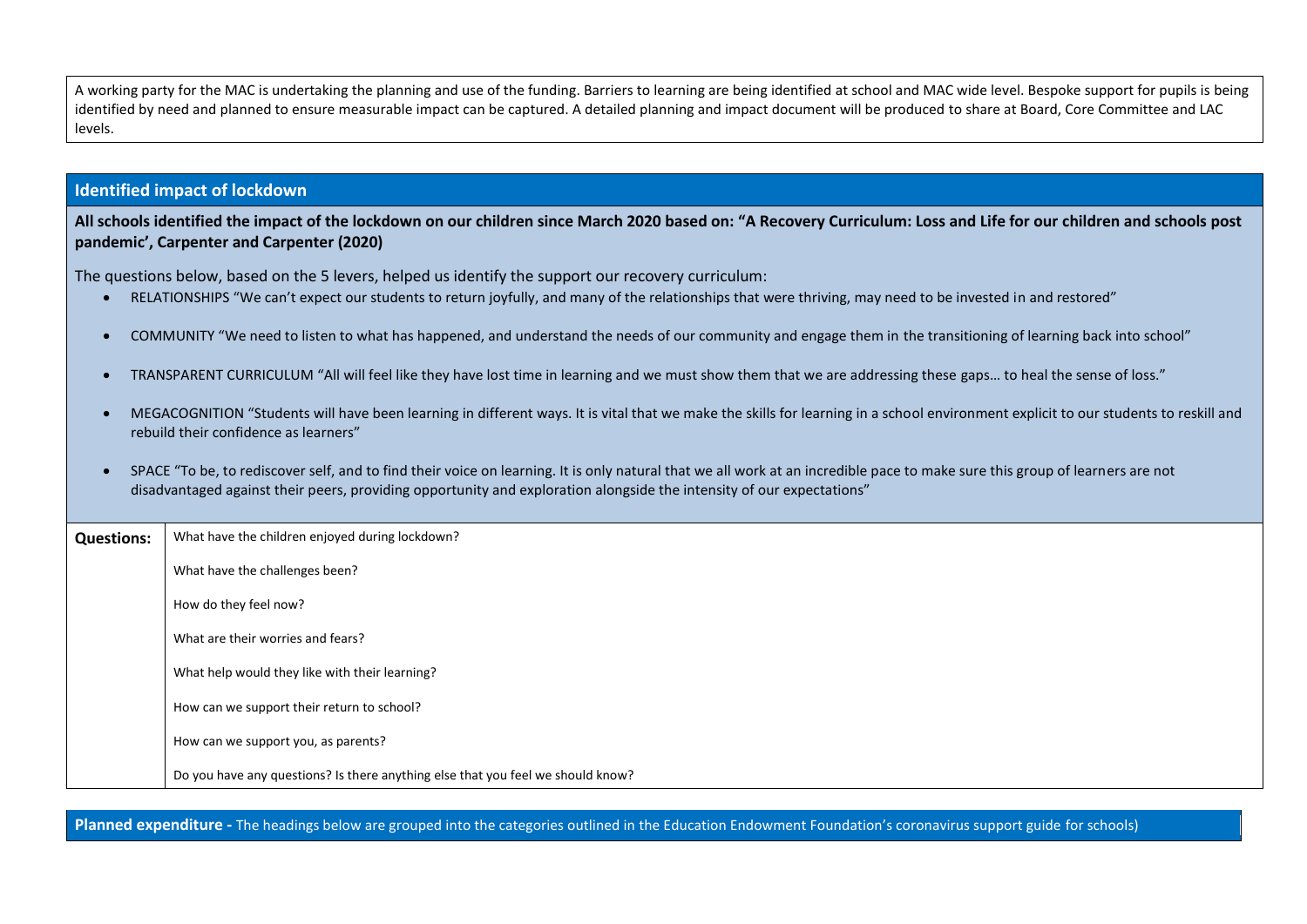| i. Teaching and whole-school strategies                                                                                                                                                                                                                                                                                                                                                                                                               |                                                                                                                                                                                                                                                                                                                                               |                                                                                                                                                                                                                                                                                                                                                                                                                                                                                                                                                                                                                                                                                                                                                                                                                                                     |                    |
|-------------------------------------------------------------------------------------------------------------------------------------------------------------------------------------------------------------------------------------------------------------------------------------------------------------------------------------------------------------------------------------------------------------------------------------------------------|-----------------------------------------------------------------------------------------------------------------------------------------------------------------------------------------------------------------------------------------------------------------------------------------------------------------------------------------------|-----------------------------------------------------------------------------------------------------------------------------------------------------------------------------------------------------------------------------------------------------------------------------------------------------------------------------------------------------------------------------------------------------------------------------------------------------------------------------------------------------------------------------------------------------------------------------------------------------------------------------------------------------------------------------------------------------------------------------------------------------------------------------------------------------------------------------------------------------|--------------------|
| <b>Desired outcome</b>                                                                                                                                                                                                                                                                                                                                                                                                                                | Chosen approach and anticipated cost                                                                                                                                                                                                                                                                                                          | Impact (once reviewed)                                                                                                                                                                                                                                                                                                                                                                                                                                                                                                                                                                                                                                                                                                                                                                                                                              | <b>Review date</b> |
| <b>Teaching and Learning</b><br>Detailed planning implemented based on intelligence from<br>assessment. Teachers are fully aware of the needs of all<br>pupils and can evidence impact from the additional<br>planning and measures put in place.<br>Resources support the planning for best practice at class<br>level. Home learning is fully supported                                                                                             | Release time and additional cover will be required to<br>facilitate the additional PPA.<br>$(E1,500 \times 7 = E10,500)$<br>Purchase additional resources to support planning.<br>$(E1,000 \times 7 = E7,000)$                                                                                                                                | Teachers met with Catch Up<br>Champion and RSL to ensure they<br>were supported in the planning<br>cycle including use of assessment<br>data.<br>Maths surgeries were held with all<br>year groups to identify key learning<br>to focus on using the "Ready to<br>Progress" criteria. This allowed<br>teachers to adapt the curriculum to<br>fill significant gaps in learning.                                                                                                                                                                                                                                                                                                                                                                                                                                                                     | October '21        |
| <b>Identifying and Assessing</b><br>Teachers have a very clear understanding of what gaps in<br>learning remain and use this to inform assessments of<br>learning that are aligned with standardised norms, giving a<br>greater degree in confidence and accuracy of assessments.<br>Gaps in learning are identified through robust assessment<br>of academic levels, plus barriers to learning for targeted<br>pupils are identified and diminished. | PiXL Assessment/ intervention package used for gap<br>analysis for all pupils $(E2,700 \times 7 = E18,900)$<br>Wildly Important Goals (WIGS) set for each child at<br>annual WIG meetings in each school.<br>Barriers to learning overview completed for each<br>school to feed into bespoke tailored support on an<br>individual need basis. | The following percentages show<br>the progress made by the children<br>chosen for the Catch Up<br>Programme;<br>In nursery, 75% of children<br>achieved their targets in language<br>and communication. In reception,<br>57% of children achieved their<br>targets, reaching the expected level<br>in reading and writing.<br>In year 1, in reading, children made<br>an average 50 point scaled score<br>gain. In maths, they made an<br>average 40 point scaled score gain.<br>In writing, they made an average<br>32 point scaled score gain.<br>In year 2, in maths, children made<br>an an average 7 point scale score<br>gain. In writing, they made an<br>average 59 point scale score gain.<br>In year 3, in reading, children made<br>an average 4 point scaled score<br>gain. In maths, they made an<br>average 7 point scaled score gain | October '21        |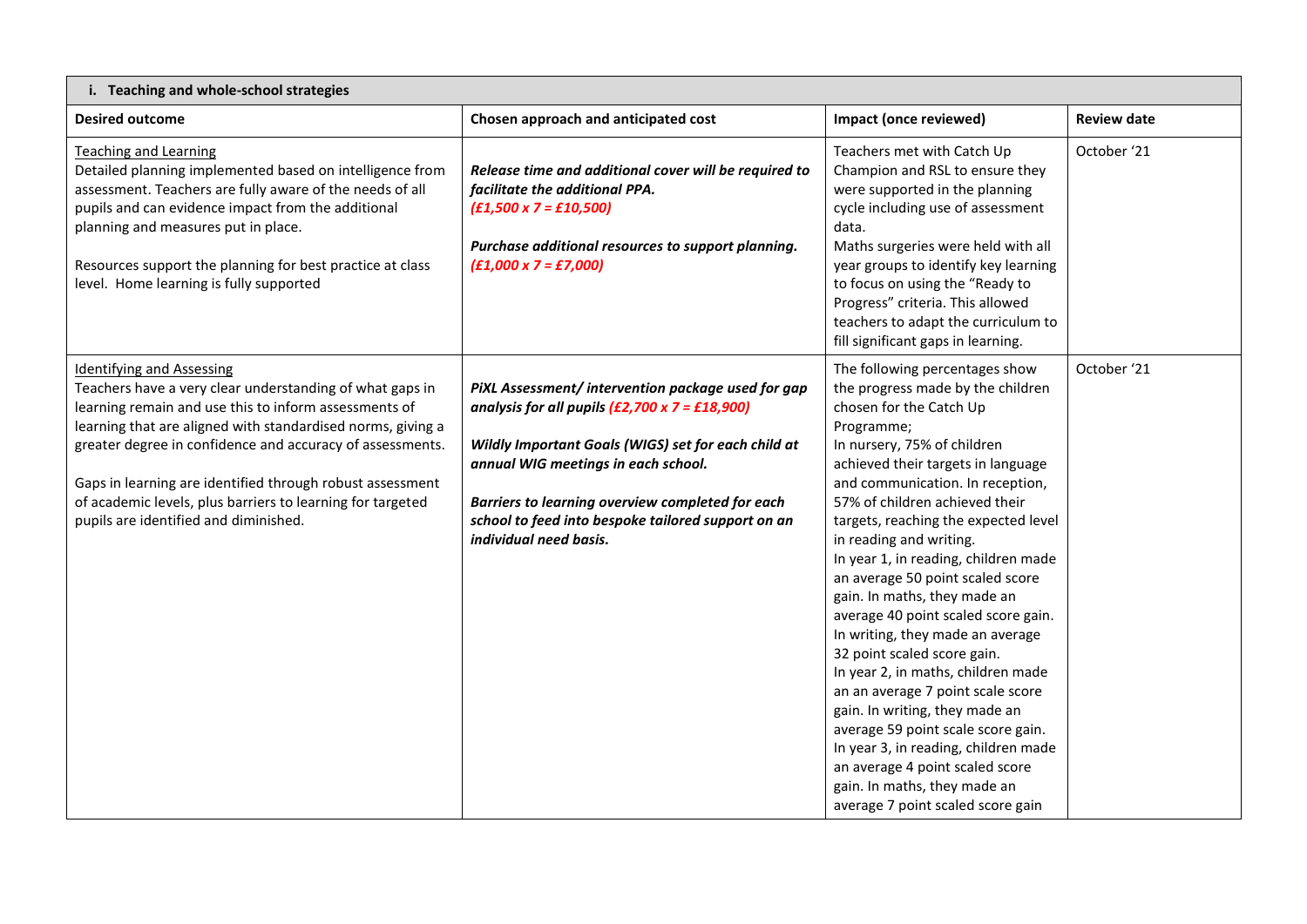|                                                                                                                                                                                                                               |                                                                                                                                                                     | and in writing, they made an<br>average 39 point scaled score gain.<br>In year 4, in reading, children made<br>an average 5 point scaled score<br>gain. In maths, they made an<br>average 6 points scaled score gain,<br>and in writing, they made an<br>average 12 points scaled score<br>gain.<br>In year 5, in reading, children<br>made an average 5 point scaled<br>score gain<br>In year 6, in reading, children made<br>an average 3 point scaled score<br>gain. In maths, they made an<br>average 4 points scaled score gain,<br>and in writing, they made an<br>average 10 points scaled score<br>gain. |                            |         |
|-------------------------------------------------------------------------------------------------------------------------------------------------------------------------------------------------------------------------------|---------------------------------------------------------------------------------------------------------------------------------------------------------------------|------------------------------------------------------------------------------------------------------------------------------------------------------------------------------------------------------------------------------------------------------------------------------------------------------------------------------------------------------------------------------------------------------------------------------------------------------------------------------------------------------------------------------------------------------------------------------------------------------------------|----------------------------|---------|
| Leadership of funding<br>The plan for catch-up funding is fully implemented and<br>monitored for consistency of delivery. Analysis of impact of<br>funding is sought and detailed onto the plan by the catch-<br>up champion. | 3 term opportunity for a catch-up champion role in<br>each school with a fixed term non-consolidated<br>payment attached to the role. $(E2,500 \times 7 = E17,500)$ | Catch Up Champion monitored<br>delivery of whole class teaching in<br>maths, RWI phonics groups,<br>therapies and interventions and all<br>First Class @ Number groups.<br>Impact of the Catch Up Programme<br>has been reviewed.                                                                                                                                                                                                                                                                                                                                                                                | October '21                |         |
|                                                                                                                                                                                                                               |                                                                                                                                                                     |                                                                                                                                                                                                                                                                                                                                                                                                                                                                                                                                                                                                                  | <b>Total budgeted cost</b> | £71,643 |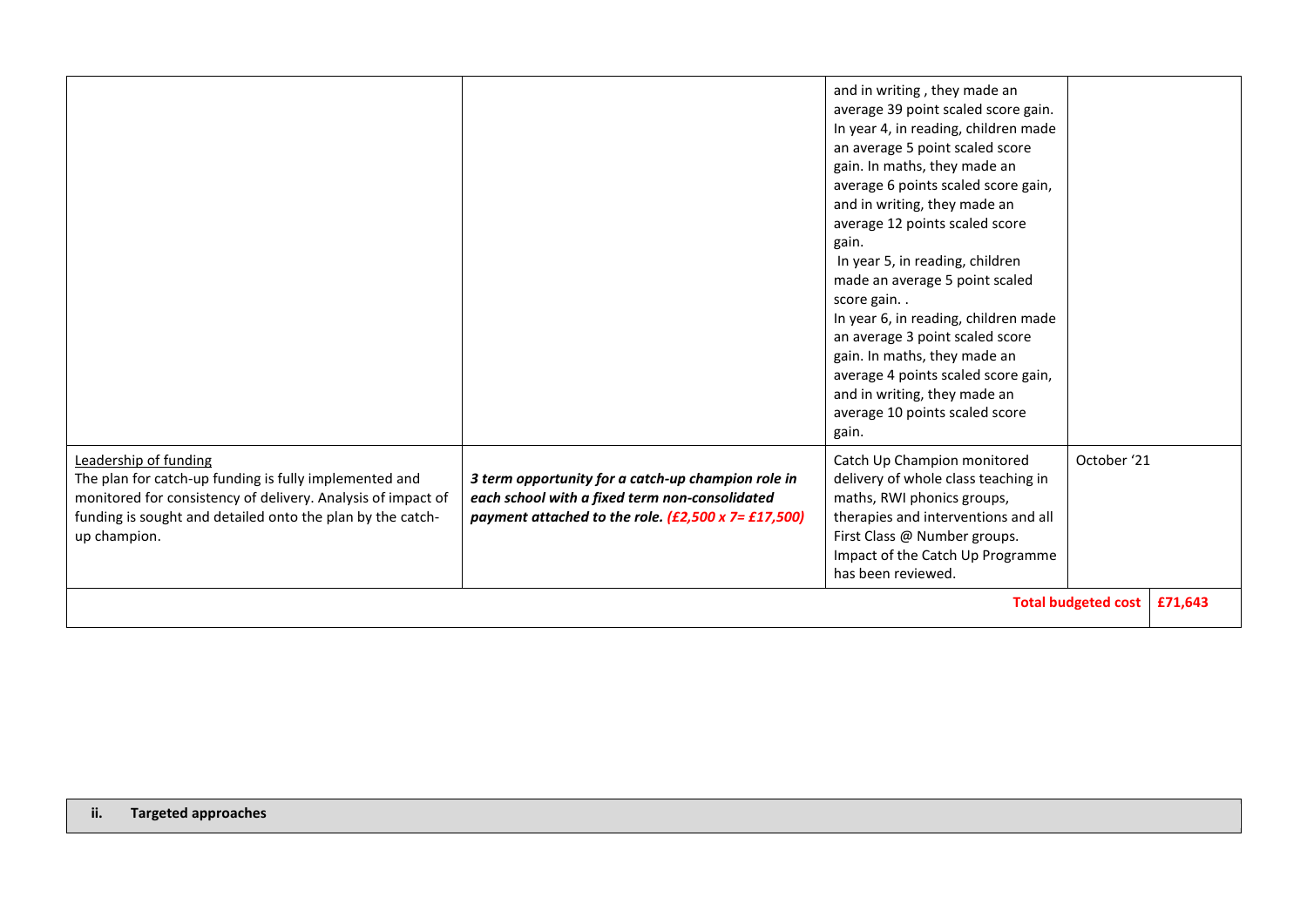| <b>Desired outcome</b>                                                                                                                                                                                                                     | Chosen action/approach                                                                                                                                                                                                                                                                                                                                                                                                                                                                          | Impact (once reviewed)                                                                                                                                                                                                                                                                                                                                                                                                                                                                                                                                                                                                    | <b>Review date</b> |
|--------------------------------------------------------------------------------------------------------------------------------------------------------------------------------------------------------------------------------------------|-------------------------------------------------------------------------------------------------------------------------------------------------------------------------------------------------------------------------------------------------------------------------------------------------------------------------------------------------------------------------------------------------------------------------------------------------------------------------------------------------|---------------------------------------------------------------------------------------------------------------------------------------------------------------------------------------------------------------------------------------------------------------------------------------------------------------------------------------------------------------------------------------------------------------------------------------------------------------------------------------------------------------------------------------------------------------------------------------------------------------------------|--------------------|
| Intervention/Therapy programme<br>Pupil needs are identified through individual assessment.<br>A bespoke approach to support is effective in diminishing<br>gaps in learning, through a package of trademarked,<br>tailored interventions. | Additional release time and training to support the<br>delivery of the interventions/therapies; PiXL<br>therapies, Times Table rock stars, Boosting Reading<br>at Primary, Nuffield Early Language intervention.<br><b>Targeted intervention TA delivery</b><br>$(7,500 \times 7 = £52,500)$<br>Subscriptions maths (total all schools = £1158)<br>Reading intervention training $(£377 \times 7 = £2,639)$<br>Purchase additional resources to support planning<br>$(£1000 \times 7 = £7,000)$ | Interventions planned for<br>individual pupils with therapies and<br>interventions delivered by teachers<br>and TAs.<br>TAs in years 1, 2 and 3 received<br>refresher training for the First Class<br>@ Number programme. This was<br>then delivered 3 x weekly to pupils<br>in these year groups. This was<br>particularly successful in year 3<br>where 44% of pupils in the group<br>made over a year's progress in<br>their mathematical age (tested<br>using Sandwell). All children in<br>these groups gained in confidence<br>in maths and this was reflected in<br>their participation in whole class<br>lessons. | October '21        |
| <b>Remote Learning</b><br>Remote learning is seamless from school to home and is<br>linked directly to the curriculum intent<br>A range of paper based and internet-based learning<br>opportunities are available for all pupils to access | 600 Student Licenses for Seesaw for Schools:<br>12/01/2020 to 11/30/2021<br>(Total cost all schools = 2,640.00)<br><b>CGP Books</b><br>Year 1 to Year 6 -variety of Maths and English<br><b>Bundles</b><br>(Separate charges per school $x7 = \text{\textsterling}17,743$ )                                                                                                                                                                                                                     | "For year 1, Seesaw was a great<br>tool for online learning. It is simple<br>to use for the children and adults<br>alike and allowed us to teach<br>exactly the same lessons as we<br>were teaching in class at home. It is<br>simple to mark and you are able to<br>give verbal feedback which is very<br>helpful for the younger children.<br>The fact that the lessons were pre-<br>recorded meant the children could<br>stop the lessons at any point and<br>rewatch if necessary. It was a great<br>way for us to teach online." Year 1<br>teacher, SJF.                                                             | October '21        |
| <b>Barriers to Learning</b>                                                                                                                                                                                                                | EAL Teaching Assistants offer support for pupils with<br>additional language needs.<br>$(E3,000 \times 7 = E21,000)$                                                                                                                                                                                                                                                                                                                                                                            | EAL children given extra support in<br>classroom from teacher and TA.<br>Their reading was assessed and<br>monitored and where appropriate,                                                                                                                                                                                                                                                                                                                                                                                                                                                                               | October '21        |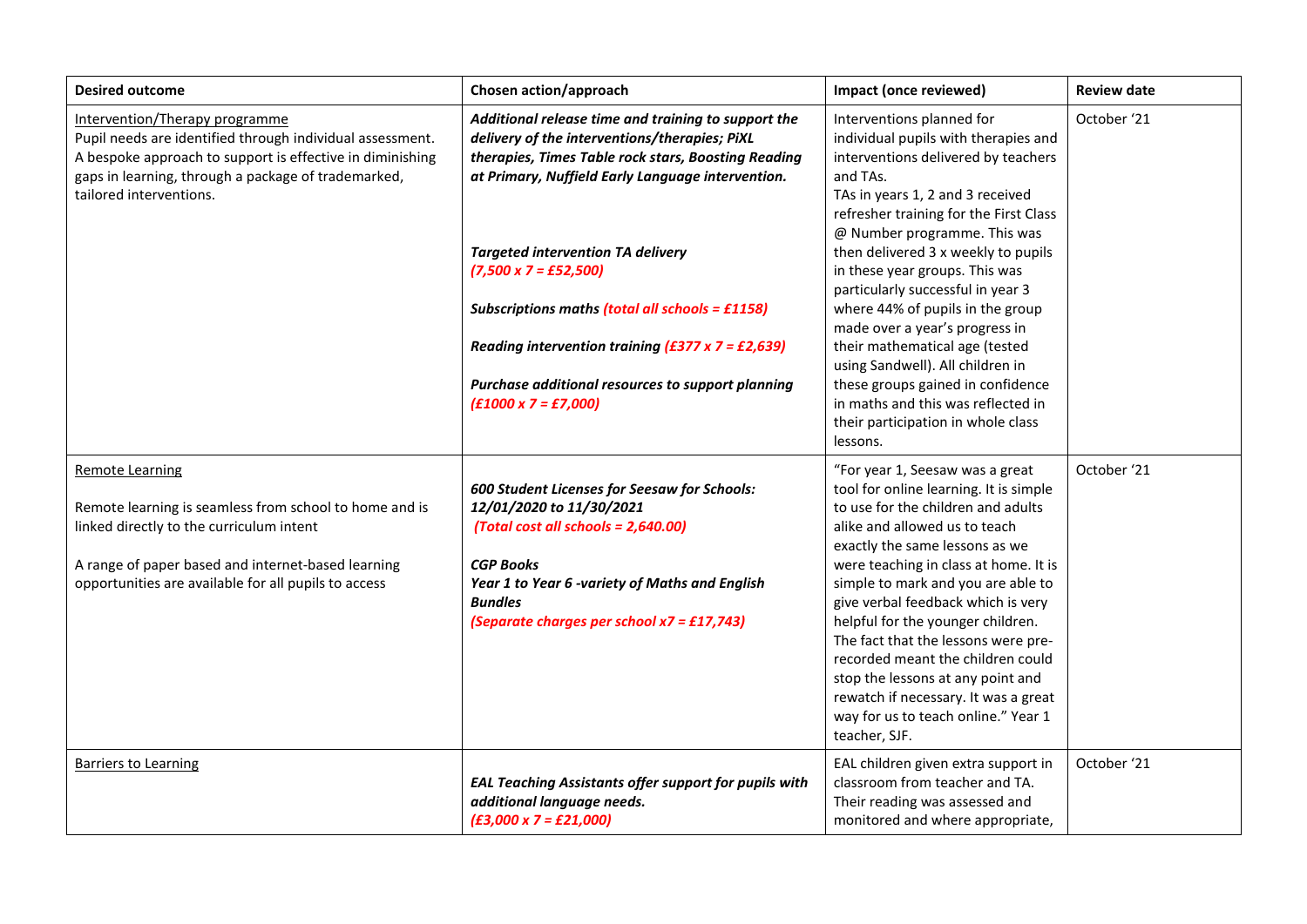| Pupil with English as an additional language have access to<br>l language support to allow them to fully access the<br>curriculum offer | they were encouraged to use<br>reading eggs in order for their<br>home reading to be monitored. |                             |  |
|-----------------------------------------------------------------------------------------------------------------------------------------|-------------------------------------------------------------------------------------------------|-----------------------------|--|
|                                                                                                                                         |                                                                                                 | Total budgeted cost E86,937 |  |

| iii.<br><b>Wider Strategies</b>                                                                                                                                                                                                                                                                                                                                                                                      |                                                                                                                                                                                                                                                                                                                                              |                                                                                                                                                                                                                                                                                                                                                                                                                                                                                                                                                                 |                                    |
|----------------------------------------------------------------------------------------------------------------------------------------------------------------------------------------------------------------------------------------------------------------------------------------------------------------------------------------------------------------------------------------------------------------------|----------------------------------------------------------------------------------------------------------------------------------------------------------------------------------------------------------------------------------------------------------------------------------------------------------------------------------------------|-----------------------------------------------------------------------------------------------------------------------------------------------------------------------------------------------------------------------------------------------------------------------------------------------------------------------------------------------------------------------------------------------------------------------------------------------------------------------------------------------------------------------------------------------------------------|------------------------------------|
| <b>Desired outcome</b>                                                                                                                                                                                                                                                                                                                                                                                               | Chosen action/approach                                                                                                                                                                                                                                                                                                                       | Impact (once reviewed)                                                                                                                                                                                                                                                                                                                                                                                                                                                                                                                                          | <b>Review date</b>                 |
| Supporting parents and carers<br>Children will have greater opportunities to access learning<br>at home. Home-learning opportunities will not always<br>require parents to engage with the activities, affording<br>the children greater independence and increasing the<br>likelihood that parents can sustain home-learning.<br>Parents are aware of ways in which they can sort their<br>child's learning at home | Home-learning curriculum books are purchased and set<br>aside for children to take home when home-learning<br>occurs.<br>(see CGP book costs)<br>Parent support materials produced and distributed to<br>all parents for details on how to support their child's<br>learning compiled by the Catch-up champions.<br>$(E115 \times 7 = E805)$ | Our home learning survey showed<br>that parents felt well supported<br>with online/home learning.<br>89 percent of parents stated that<br>they were able to access live<br>lessons always or almost always.<br>82 percent of parents stated that<br>they were able to access resources<br>on line always or almost always.<br>There was a great deal of positive<br>feedback regarding the school's<br>approach to home learning.<br>"I am really impressed with how<br>the school and teachers are<br>delivering online learning in these<br>difficult times." | October '21                        |
| <b>Access to technology</b><br>During the catch-up extended school provision, children<br>can access additional devices so that they can rotate<br>through discrete teaching, online intervention packages<br>and independent online activities.                                                                                                                                                                     | DfE releasing pupil devices during year group closures.<br>IT Team to acquire free SIM cards for families -<br>maximum number allocated per school obtained.<br>Distributed to families without connectivity to the<br>internet for Remote Learning. (FOC)                                                                                   | 41 devices were provided for<br>families allowing over 50 children<br>to access remote learning online. A<br>further seven SIM cards were<br>provided for families to access the<br>internet to support learning.<br>A variety of paper based resources<br>were sent home including CGP<br>books.                                                                                                                                                                                                                                                               | October '21                        |
|                                                                                                                                                                                                                                                                                                                                                                                                                      |                                                                                                                                                                                                                                                                                                                                              |                                                                                                                                                                                                                                                                                                                                                                                                                                                                                                                                                                 | <b>Total budgeted cost</b><br>£805 |